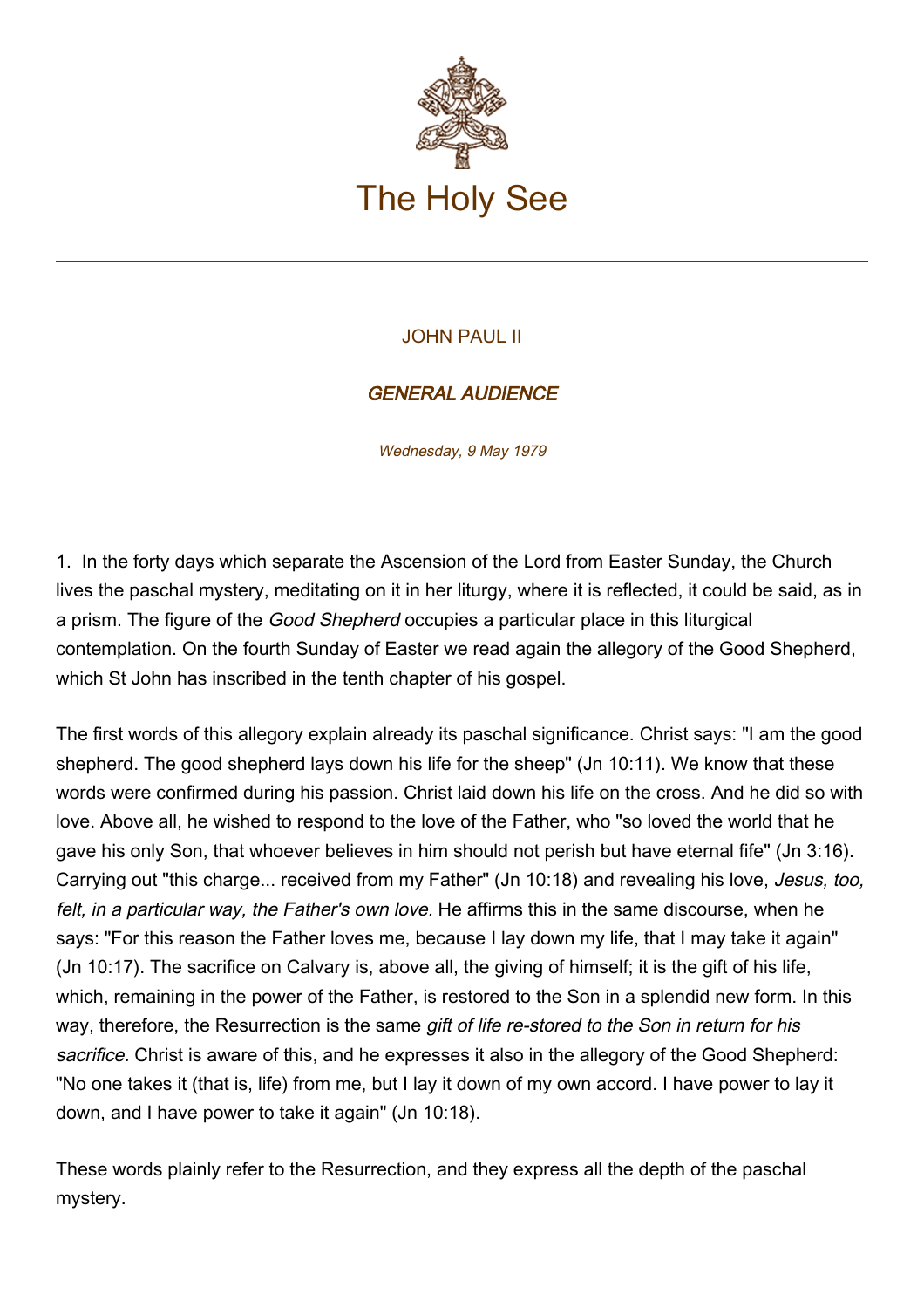2. Jesus is the Good Shepherd because of the fact that he gives his life to the Father in this way: giving it back in sacrifice, he lays it down for the sheep.

Here we enter the field of a splendid and fascinating simile, already so dear to the Old Testament prophets. Here are the words of Ezekiel:

"For thus says the Lord God: Behold, I, I myself will search for my sheep, and will seek them out... I myself will be the shepherd of my sheep, and I will make them lie down" (Ez 34:11, 15; cf. Jer 31:30).

Taking up this image again, Jesus revealed an aspect of the Good Shepherd's love that the Old Testament had not yet divined: to lay down one's life for the sheep.

As is known, Jesus often used parables in his teaching to make the divine truth which he proclaimed comprehensible to men who were generally simple and accustomed to think by means of images. The image of the Pastor and of the fold was familiar to the experience of his listeners, as it still is to the mind of modern man. Even if civilization and technique are progressing by leaps and bounds, this image, however, is still present in our state of affairs. The shepherds take the sheep to the pastures (as, for example, on the Polish mountains where I come from) and remain there with them during the summer. They accompany them from one pasture to another. They watch them so that they do not go astray, and in particular they defend them from wild animals; just as we hear in the Gospel account: "the wolf snatches them (the sheep) and scatters them" (cf. Jn. 10:1.2).

The Good Shepherd, according to Christ's words, is just he who, "seeing the wolf come", does not flee, but is ready to risk his own life, struggling with the beast of prey so that none of the sheep will be lost. If he were not ready to do so, he would not be worthy of the name of Good Shepherd. He would he a hireling, but not a shepherd.

This is Jesus' allegorical discourse. Its essential meaning lies precisely in this, that "the good shepherd lays down his life for the sheep" (Jn 10:11); and this, in the context of the events of Holy Week, means that Jesus, dying on the cross, laid dawn his life for every man and for all men.

"He alone could do it; he alone could bear a whole world's weight, the load of a guilty world, the burden of man's sin, the accumulated debt, past, present, and to come; the sufferings which we owed but could not pay; 'in his own body on the tree of the cross' (1 Pet 2:24) 'through the eternal spirit offering himself without spot to God... to serve the living God' (Heb 9:14). Such was the deed of Christ, who gave his life for everyone: and therefore he is called the Good Shepherd" (Card. J. H. Newman, Parochial and Plain Sermons, 16, London 1899, p. 235).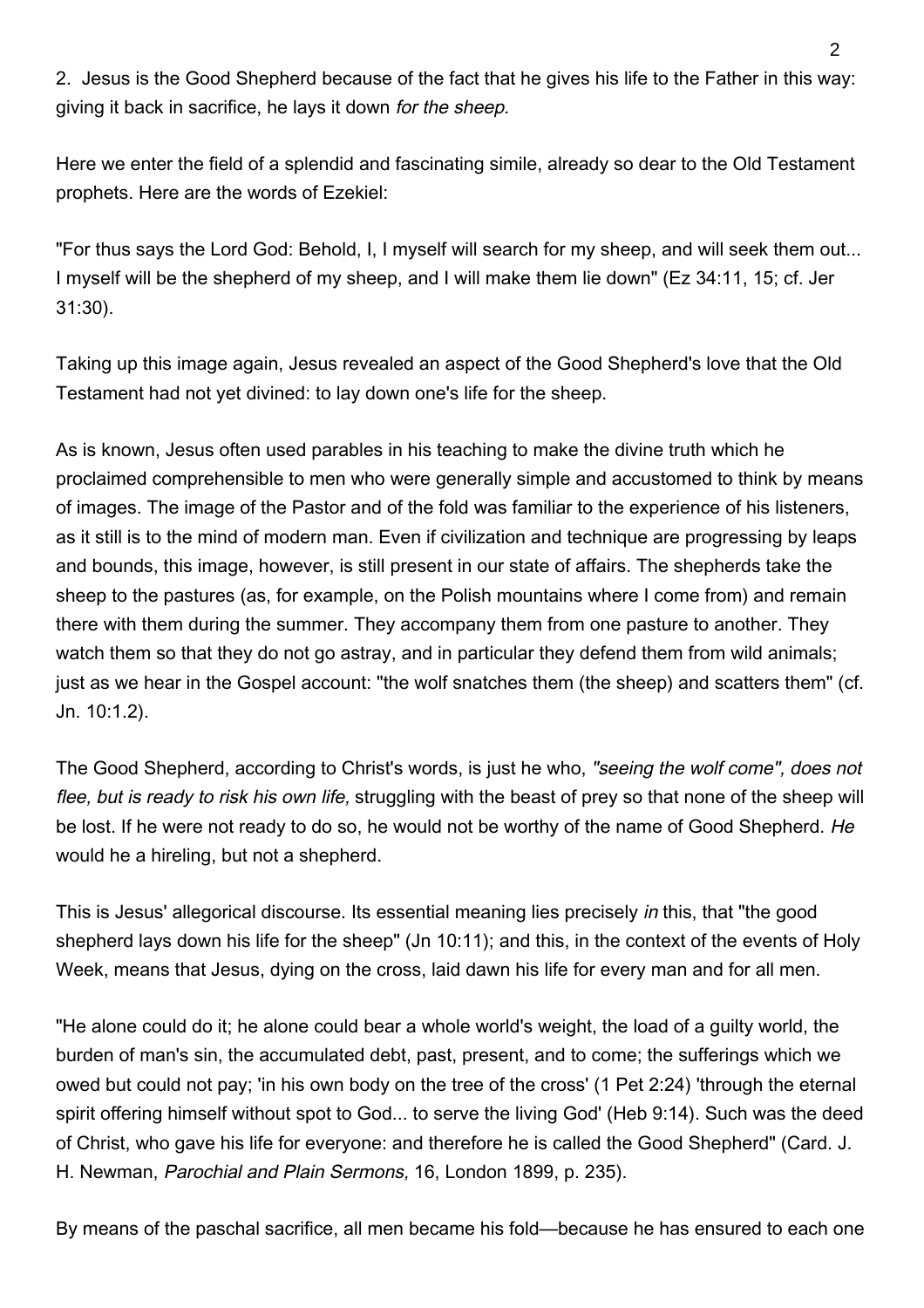that divine and supernatural life which, since man's fall, owing to original sin, had been lost. He alone was able to restore it to man.

3. The allegory of the Good Shepherd and, in it, the image of the fold, are of fundamental importance to understand what the Church is and what tasks she has to carry out in the history of man. Not only must the Church be a "fold", but she must actualize this mystery, which is always being accomplished between Christ and man: the mystery of the Good Shepherd, who lays down his life for the sheep. This is what St Augustine says of her: "will he, who sought you first when you despised him instead of seeking him, despise you, O sheep, if you seek him? Begin, therefore, to seek him, the one who sought you first and carried you on his shoulders. Make his words come true: The sheep that belong to me listen to my voice and follow me" (Enarrationes in Psalmos, Ps LXIX, 6).

The Church, which is the People of God, is, at the same time, a historical and social reality, in which this mystery is continually renewed and actualized in different ways. And different men have their active part in this solicitude for the salvation of the world, for the sanctification of one's neighbour, which is and does not cease to be the solicitude characteristic of the Crucified and Risen Christ. Such is certainly, for example, the solicitude of parents with regard to their children. What is more, it is the solicitude of every Christian, without any difference, with regard to his neighbour, the brothers and sisters that God puts on his way.

This pastoral solicitude is, of course, particularly the vocation of pastors—priests and bishops. And they in particular must fix their eyes on the figure of the Good Shepherd, meditate on all the words spoken by Christ, and measure their own life by them.

Let us permit St Augustine to speak once more: "If only good shepherds be not lacking! Far be it from us that they should be lacking, and far be it from divine mercy not to call them forth and establish them. It is certain that if there are good sheep, there are also good shepherds: in fact it is from good sheep that good shepherds are derived." (Sermones ad populum, Sermo XLIV, XIII, 30).

4. In accordance with the evangelical discourse on the Good Shepherd, the Church reconstructs every year in her own liturgy the life and death of St Stanislaus, Bishop of Krakow. His memory in the liturgical calendar of the Universal Church is celebrated on 11 April—the date of his death in 1079 at the hands of King Boleslas the Bold; in Poland, on the other hand, the feast of this principal Patron is traditionally celebrated on 8 May.

This year it is 900 years, nine centuries, since the moment in which—following the liturgical texts—we can repeat of him that he laid down his life for his sheep (cf. Jn 10:11). And even if this death is so distant from us in time, it keeps the eloquence of a special testimony.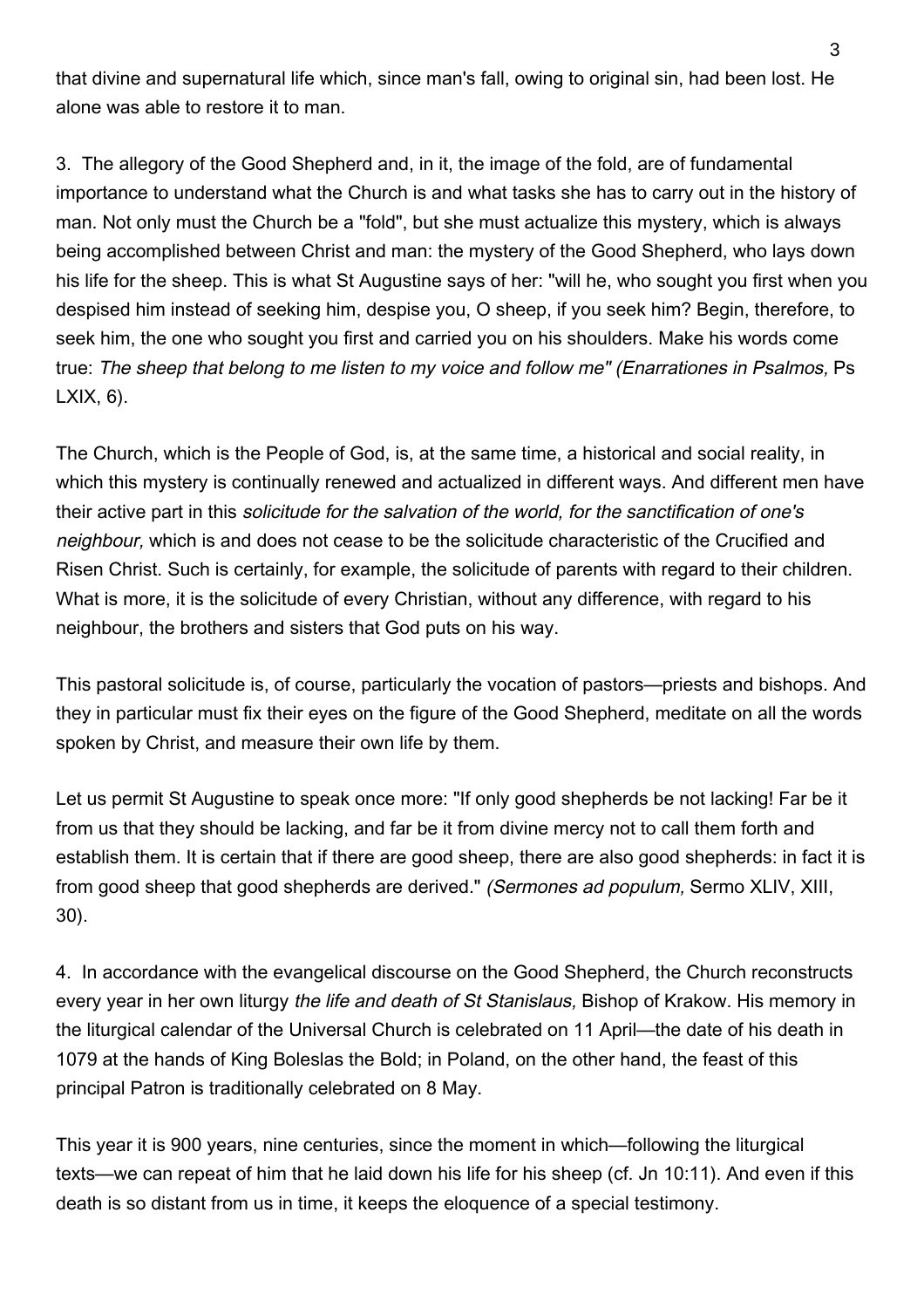In the course of history my fellow citizens united spiritually round the figure of St Stanislaus, especially in difficult periods.

In the current year, a year of Great Jubilee, as the first Polish Pope, who until a short time ago was the successor of St Stanislaus in the episcopal see of Krakow, I wish to participate in the solemnity in honour of the Patron Saint of Poland.

Together with all those who celebrate this solemnity we wish to approach again Christ the Good Shepherd, who "lays down his life for the sheep", in order that he may be our strength for future centuries and for the new generations.

## To the young people:

My greeting is now addressed to you young people, to you, pupils of elementary and secondary schools, present in such large numbers, to you, boys and girls who have received First Communion or Confirmation!

We are in the month of May, dedicated to Mary Most Holy.

On the night of 6 December 1876 Don Bosco in a dream saw Domenico Savio, who had recently died. The latter came to let Don Bosco know that he was in Paradise and offered him a bunch of flowers symbolizing the virtues practised in life.

At a certain moment Don Bosco asked him: "My dear Domenico, you who practised these noble virtues all your life, tell me: what consoled you most at the point of death?"

Domenico thought for a moment and then said: "What consoled me most at the point of death was the assistance of Mary, the Mother of Jesus! Tell that to the boys! Let them never forget to pray to her during their life!"

So, love Our Lady, dear young people and children! Pray to her every day! May the Blessed Virgin, invoked, loved and imitated, help you to remain good and happy in a holy way!

\*\*\*

Before concluding the General Audience John Paul II referred to the anniversary of the tragic discovery of the. lifeless body of the Hon. Aldo Moro in via Caetani.

A year ago the lifeless body of the Honourable Aldo Moro was found. The tragic conclusion of the shocking event aroused great emotion in Italy and in the world, as also a resounding protest against the blind and irrational violence which, with the killing of the illustrious statesman, had